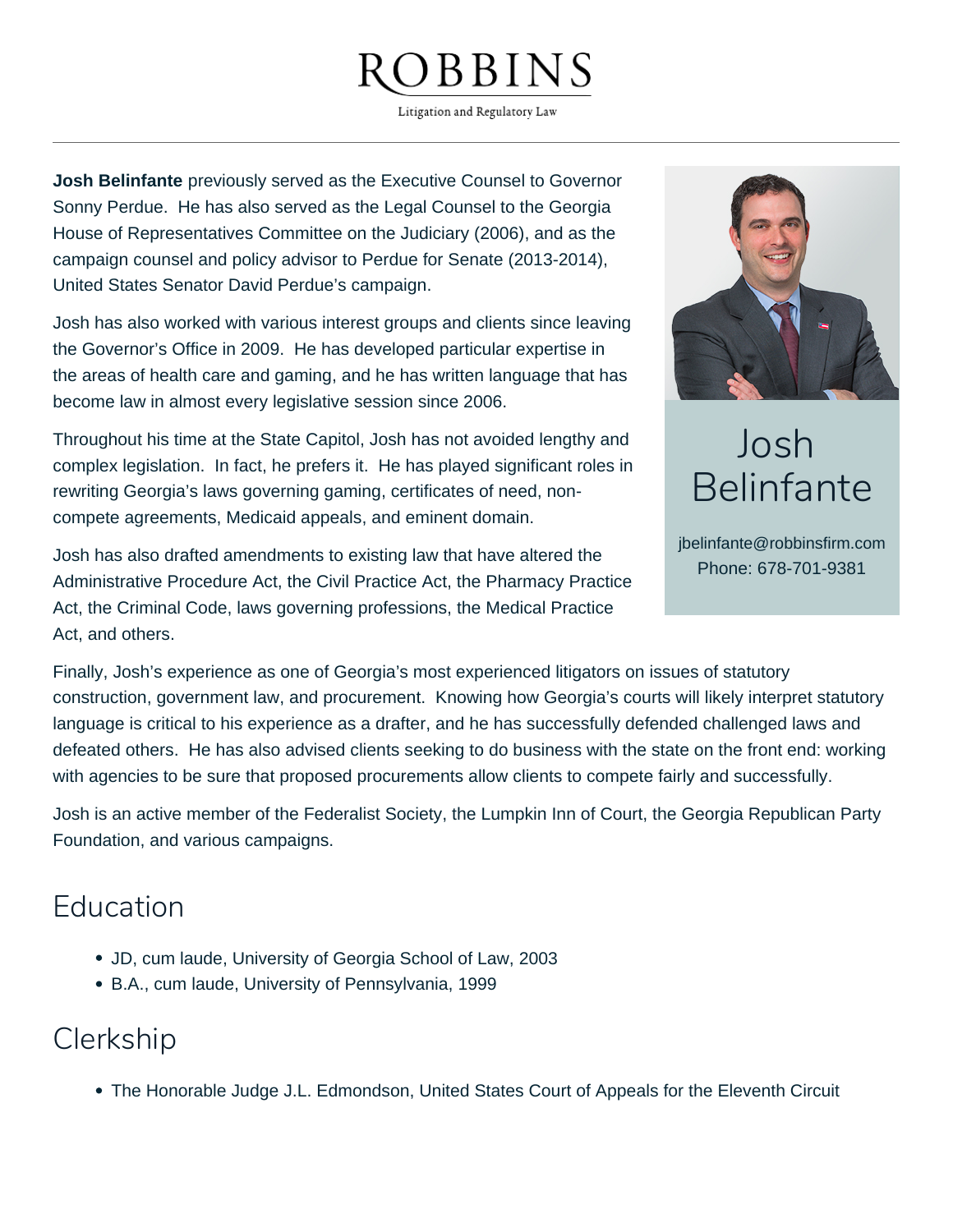# Bar Memberships

Georgia

# Representative Cases

- City of Atlanta v. Mays, 301 Ga. 367 (2017) (unanimously affirming trial court's invalidation of numerous Atlanta annexations);
- City of Dunwoody v. Discovery Practice Management, Inc., 338 Ga. App. 135 (2016) (affirming superior court's decision to reverse municipal zoning board of appeals after concluding that the board exceeded its authority);
- Georgia Dept. of Behavioral Health and Developmental Disabilities v. United Cerebral Palsy of Georgia, 298 Ga. 779 (2016) (unanimously reversing Court of Appeals decision and reinstating Superior Court's order dismissing putative class action of Medicaid providers and beneficiaries seeking hundreds of millions of dollars based on theories involving constitutional law, federal Medicaid regulations, and state law);
- Gebrekidan v. City of Clarkston, 298 Ga. 651 (2016) (unanimously reversing Superior Court order that would have allowed the City of Clarkston to ban coin operated amusement machines from establishments with retail alcohol licenses) (representing Amicus Georgia Amusement and Music Operators' Association).
- All Star, Inc. v. Georgia Atlanta Amusements, 332 Ga. App. 1 (2015) (reversing superior court decision that 2013 legislation invalidated contracts in gaming industry).
- Hausmann v. Ferdinand, Georgia Court of Appeals (2015) (affirming summary judgment that Fulton County Commissioner could proceed against Tax Commissioner on retaliation claims) (unpublished).
- LabMD v. Savera, 331 Ga. App. 463 (2015) (finding trial court abused its discretion when it awarded attorneys' fees without setting off amounts paid by insurance and prior settlement) (did not serve as trial counsel).
- United States v. Georgia, Northern District of Georgia; challenge to Georgia's behavioral health delivery system, settled on favorable terms to Georgia
- In re: Physician, Georgia Composite Medical Board; physician threatened with suspension of license and \$10,000 fine, settled for private reprimand and \$2,500
- In re: Judge, Judicial Qualification Commission; judge threatened with never being permitted to serve in a judicial capacity again, case dismissed
- Palmyra Park Hosp. Inc., v. Phoebe Sumter Medical Center, 310 Ga.App. 487, 714 S.E.2d 71 (2011) (reversing trial court's denial of Certificate of Need under new law)
- Gwinnett County School District v. Cox, 289 Ga. 265, 710 S.E.2d 773 (2011) (striking Georgia's charter school law) (brief for Amicus, Georgia Chamber of Commerce)
- Fulton-DeKalb Hospital Authority v. Reliance Trust Co., 270 Ga.App. 822, 608 S.E.2d 272 (2004) (upholding summary judgment and rejecting new cause of action against healthcare professionals)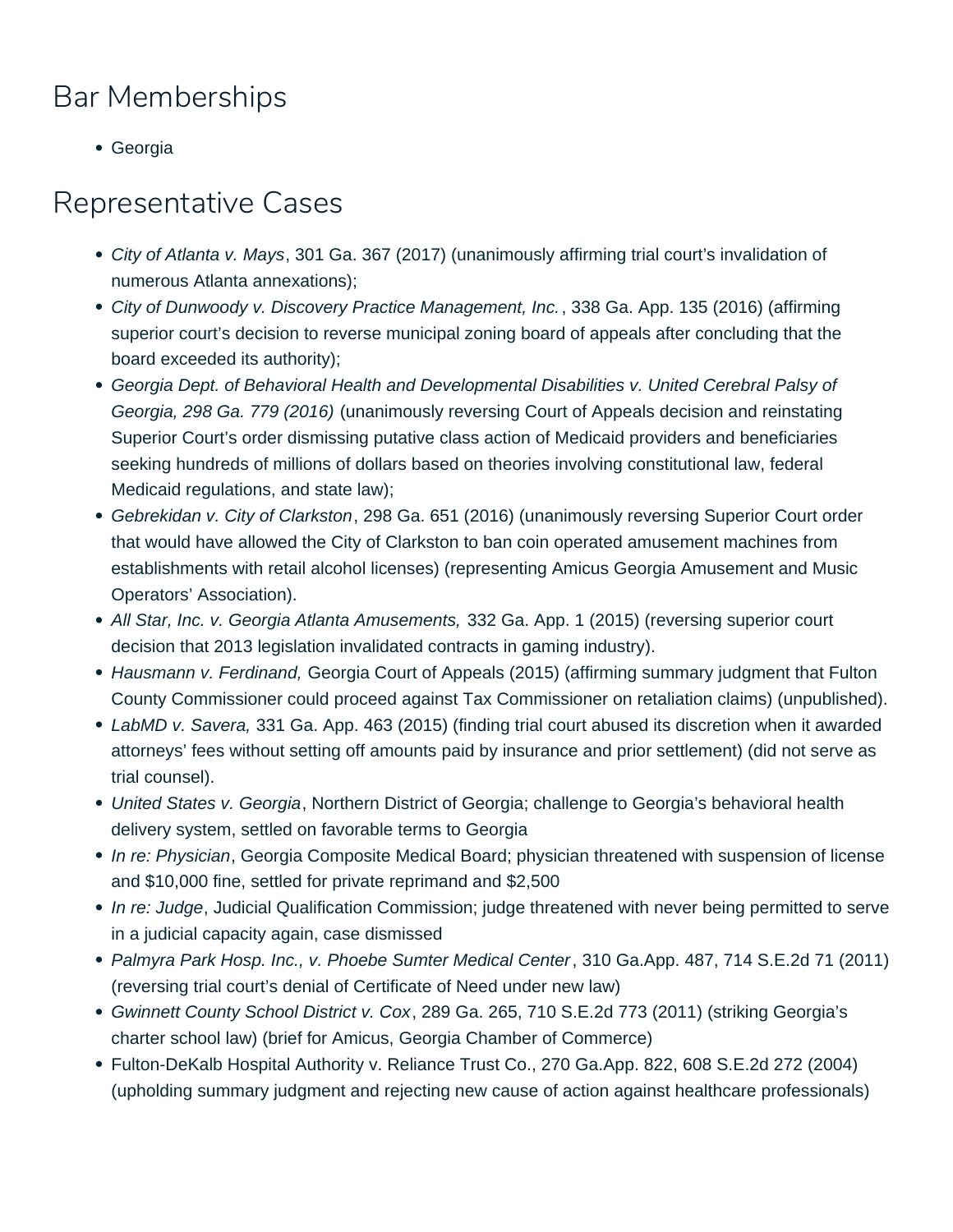# Selected Publications and Presentations

- State Regulation of Healthcare, Conservative Policy Leadership Institute (2011, 2012, 2016, 2017)
- Ethics & Political Leadership, Republican Leadership for Georgia, (annually since 2010)
- The Future of Georgia Medicaid, Young Professionals in Healthcare (2012)
- Mandatory Medical Malpractice Review Panels, Heritage Foundation & Georgia Public Policy Foundation (2011)
- The Law of Ethics, Georgia Senate Majority Caucus (2011)
- United States v. Georgia: Legislative Responsibilities, Biennial Institute, November 2010
- "The Shield Remains: The Peer Review Privilege in Georgia," The Georgia Bar Journal, January 2006
- "To Dismiss or Not to Dismiss, Partial Motions to Dismiss," The Federal Lawyer, Winter 2006.
- "Campaign Finance After McConnell," Republican National Lawyers Association Newsletter, Winter 2003.

#### Government Service

- Member, Federal Judicial Advisory Committee
- Special Assistant Attorney General:
	- Georgia Advocacy Office v. Georgia (private challenge to Georgia's special education system) (2017 – ongoing);
	- United States v. Georgia (government challenge to Georgia's special education system)  $(2016 - \text{ongoing})$ ;
	- United Cerebral Policy, et al. v. State of Georgia (putative class action involving Georgia Medicaid program) (2014 – ongoing);
	- State of Florida v. Sibelius (challenge to PPACA) (2010-2012);
	- United States v. Georgia (challenge to Georgia's behavioral health delivery system) (2009 – ongoing);
- Commissioner, Sandy Springs Charter Review Commission (2011)
	- Board Member, Medical College of Georgia Health System, Chairman of Audit Committee (2010-2011)
	- Vice Chairman, Georgia Campaign Finance and Transparency Commission (2010-2011)
	- Executive Counsel to Governor Sonny Perdue (2007-2009)
	- Legal Counsel, Georgia House of Representatives Committee on the Judiciary (2006)
	- Law Clerk, Chief Judge J.L. Edmondson, United States Court of Appeals for the Eleventh Circuit (2004-2005).

# Memberships

- Conservative Policy Leadership Institute, Chairman
- Georgia Chamber of Commerce, Law & Judiciary Committee
- Pace Academy Alumni Association, Past-President